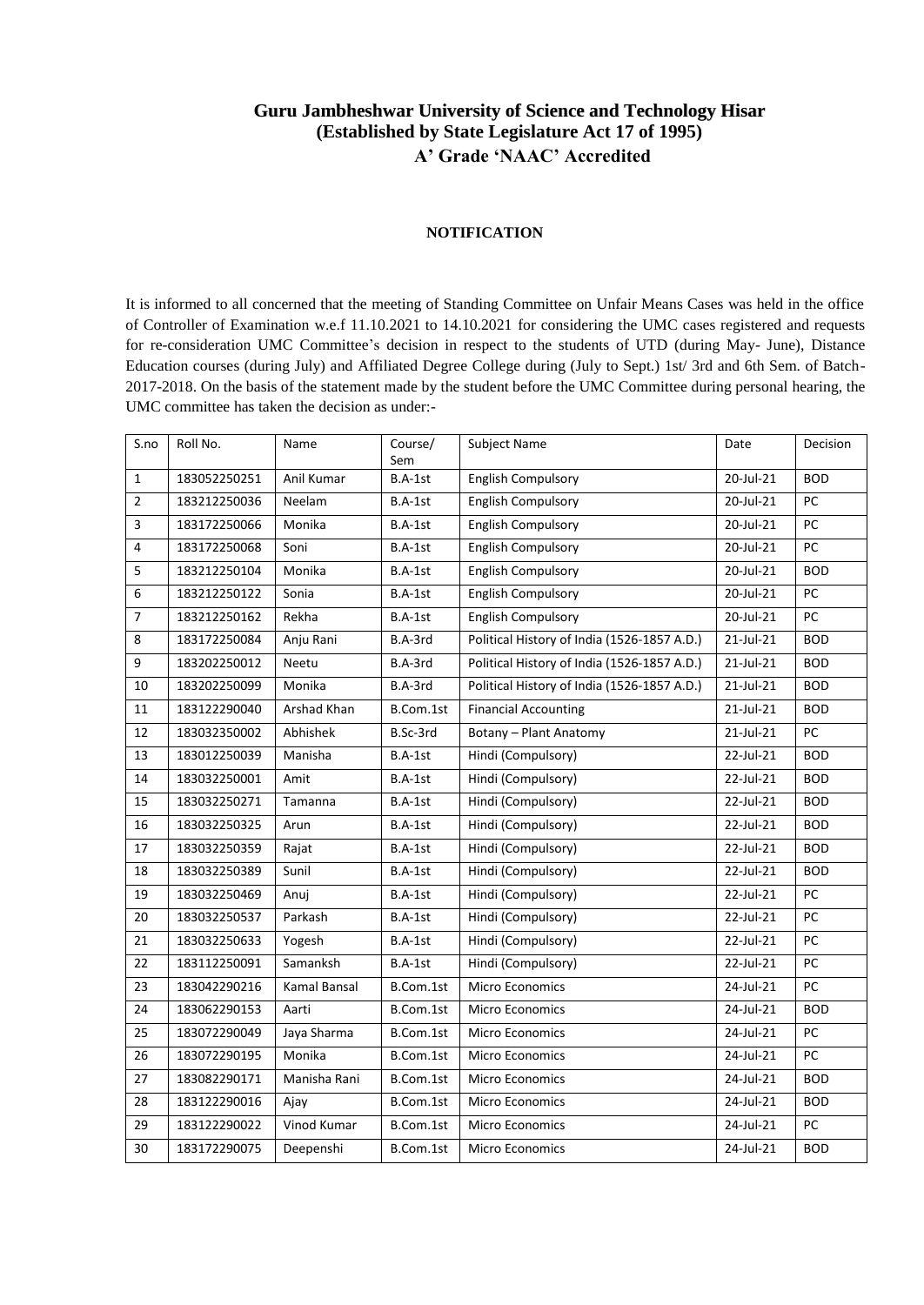| 31  | 183172290083 | Jyoti         | B.Com.1st | <b>Micro Economics</b>             | 24-Jul-21 | PC         |
|-----|--------------|---------------|-----------|------------------------------------|-----------|------------|
| 32  | 183012250008 | Reena         | B.A-3rd   | English (Compulsory)               | 26-Jul-21 | <b>BOD</b> |
| 33  | 183012250016 | Promila       | B.A-3rd   | English (Compulsory)               | 26-Jul-21 | PC         |
| 34  | 183042250005 | Sandeep Kumar | B.A-3rd   | English (Compulsory)               | 26-Jul-21 | <b>BOD</b> |
| 35  | 183042250161 | Amit          | B.A-3rd   | English (Compulsory)               | 26-Jul-21 | PC         |
| 36  | 183052250011 | Ramesh        | B.A-3rd   | English (Compulsory)               | 26-Jul-21 | PC         |
| 37  | 183052250073 | Sanjay        | B.A-3rd   | English (Compulsory)               | 26-Jul-21 | <b>BOD</b> |
| 38  | 183062250439 | Bhawana       | B.A-3rd   | English (Compulsory)               | 26-Jul-21 | PC         |
| 39  | 183062250552 | Kavita        | B.A-3rd   | English (Compulsory)               | 26-Jul-21 | PC         |
| 40  | 183072250164 | Mamta         | B.A-3rd   | English (Compulsory)               | 26-Jul-21 | PC         |
| 41  | 183072250239 | Pratibha      | B.A-3rd   | English (Compulsory)               | 26-Jul-21 | PC         |
| 42  | 183072250241 | Seema Rani    | B.A-3rd   | English (Compulsory)               | 26-Jul-21 | PC         |
| 43  | 183072270035 | Reena Rani    | B.A-3rd   | English (Compulsory)               | 26-Jul-21 | PC         |
| 44  | 183082250038 | Hardeep       | B.A-3rd   | English (Compulsory)               | 26-Jul-21 | PC         |
| 45  | 183082250091 | Monu          | B.A-3rd   | English                            | 26-Jul-21 | <b>BOD</b> |
| 46  | 183092250087 | Ankit Lohan   | B.A-3rd   | English (Compulsory)               | 26-Jul-21 | PC         |
| 47  | 183092250167 | Manisha       | B.A-3rd   | English (Compulsory)               | 26-Jul-21 | PC         |
| 48  | 183092250173 | Ritu          | B.A-3rd   | English (Compulsory)               | 26-Jul-21 | PC         |
| 49  | 183102250057 | Rahul         | B.A-3rd   | English (Compulsory)               | 26-Jul-21 | <b>BOD</b> |
| 50  | 183102250121 | Mayank        | B.A-3rd   | English (Compulsory)               | 26-Jul-21 | <b>BOD</b> |
| 51  | 183102250205 | Amit          | B.A-3rd   | English (Compulsory)               | 26-Jul-21 | PC         |
| 52  | 183112250449 | Asha          | B.A-3rd   | English (Compulsory)               | 26-Jul-21 | <b>BOD</b> |
| 53  | 183112250583 | Monika Devi   | B.A-3rd   | English (Compulsory)               | 26-Jul-21 | PC         |
| 54  | 183152250055 | Anju Rani     | B.A-3rd   | English (Compulsory)               | 26-Jul-21 | <b>BOD</b> |
| 55  | 183232250095 | Mamta         | B.A-3rd   | English (Compulsory)               | 26-Jul-21 | PC         |
| 84  | 183232250095 | Mamta         | B.A-3rd   | Hindi (Compulsory)                 | 28-Jul-21 | <b>BOD</b> |
| 56  | 183242250105 | Poonam        | B.A-3rd   | English (Compulsory)               | 26-Jul-21 | <b>BOD</b> |
| 57  | 183032250551 | Sanjay        | B.A-3rd   | English (Compulsory)               | 26-Jul-21 | PC         |
| 58  | 183052250155 | Prem Kumar    | B.A-3rd   | English (Compulsory)               | 26-Jul-21 | <b>BOD</b> |
| 59  | 183222050083 | Anju          | B.A-3rd   | English (Compulsory)               | 26-Jul-21 | PC         |
| 60  | 183062290121 | Pooja         | B.Com-3rd | <b>Business Statistics-I-</b>      | 27-Jul-21 | <b>BOD</b> |
| 61  | 183082290109 | Jyoti         | B.Com-3rd | <b>Business Statistics-I-</b>      | 27-Jul-21 | PC         |
| 238 | 183082290109 | Jyoti         | B.Com-6th | <b>Business Environment</b>        | 16-Aug-21 | PC         |
| 62  | 183152290008 | Khushi        | B.Com-3rd | <b>Business Statistics-I-</b>      | 27-Jul-21 | <b>BOD</b> |
| 63  | 183152290020 | Sanju         | B.Com-3rd | <b>Business Statistics-I-</b>      | 27-Jul-21 | <b>BOD</b> |
| 64  | 183032300048 | Abhinav Yadav | B.Sc.1st  | Physics-Electricity and Magnetism- | 27-Jul-21 | <b>BOD</b> |
| 65  | 183032300067 | Sombir Goyat  | B.Sc.1st  | Physics-Electricity and Magnetism- | 27-Jul-21 | <b>BOD</b> |
| 66  | 183032300083 | Rohit         | B.Sc.1st  | Physics-Electricity and Magnetism- | 27-Jul-21 | <b>BOD</b> |
| 159 | 183032300083 | Rohit         | B.Sc-3rd  | Mathematics-Advanced Calculus-     | 9-Aug-21  | PC         |
| 67  | 183032310060 | Nidhi Sharma  | B.Sc.1st  | Physics-Electricity and Magnetism- | 27-Jul-21 | <b>BOD</b> |
| 68  | 183042310042 | Ritu Devi     | B.Sc.1st  | Physics-Electricity and Magnetism- | 27-Jul-21 | <b>BOD</b> |
| 69  | 183042310056 | Kavya         | B.Sc.1st  | Physics-Electricity and Magnetism- | 27-Jul-21 | <b>BOD</b> |
| 70  | 183062300067 | Lavina        | B.Sc.1st  | Physics-Electricity and Magnetism- | 27-Jul-21 | <b>BOD</b> |
| 71  | 183072300051 | Pooja         | B.Sc.1st  | Physics-Electricity and Magnetism- | 27-Jul-21 | <b>BOD</b> |
| 72  | 183082300011 | Sachin        | B.Sc.1st  | Physics-Electricity and Magnetism- | 27-Jul-21 | PC         |
| 73  | 183032250429 | Rahul         | B.A-3rd   | Hindi (Compulsory)                 | 28-Jul-21 | PC         |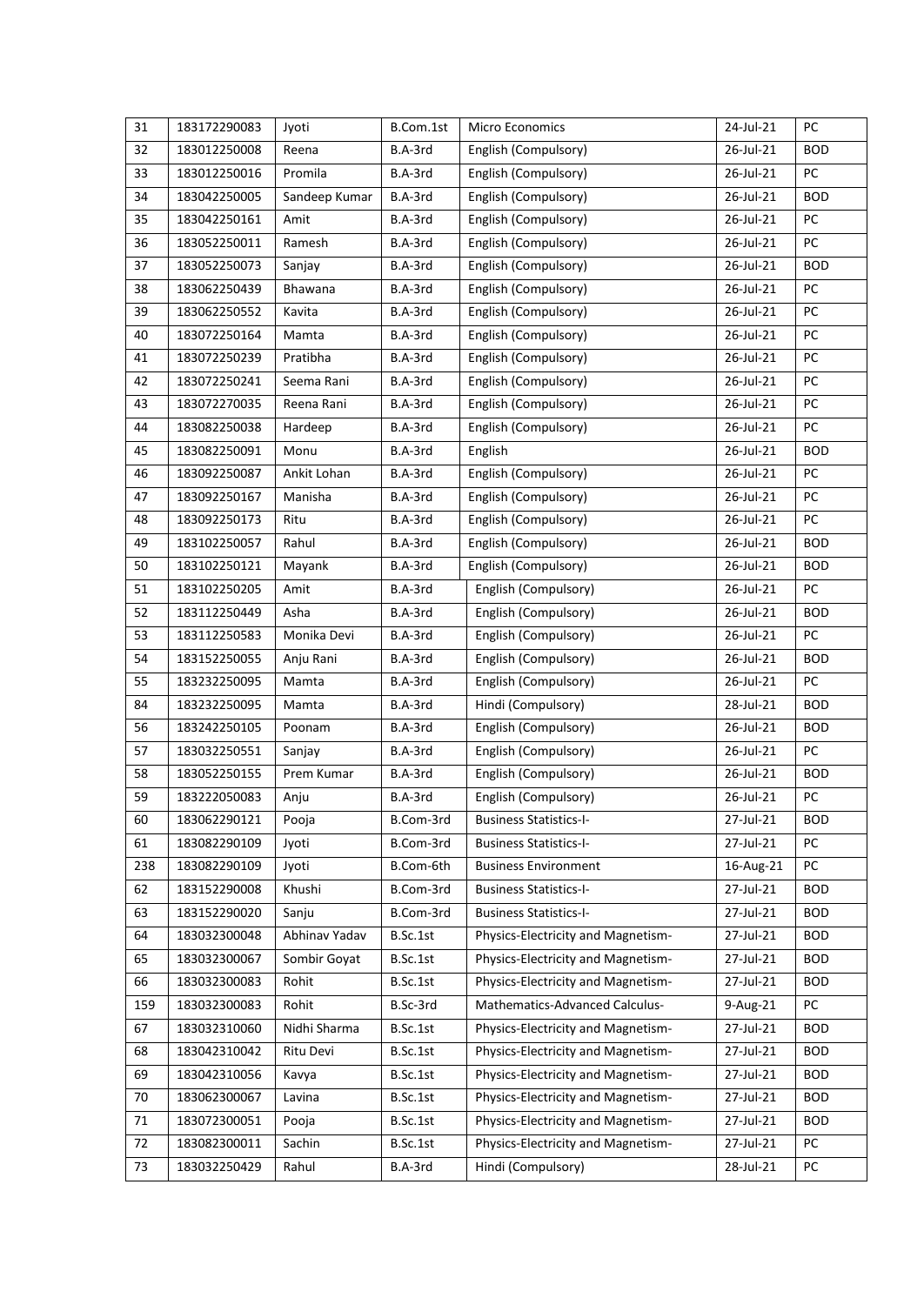| 74      | 183042250547 | Ram Avtar            | B.A-3rd    | Hindi (Compulsory)                                            | 28-Jul-21 | <b>BOD</b>              |
|---------|--------------|----------------------|------------|---------------------------------------------------------------|-----------|-------------------------|
| 75      | 183032250701 | Sachin               | B.A-3rd    | Hindi (Compulsory)                                            | 28-Jul-21 | PC                      |
| 76      | 183072250163 | Sunita               | B.A-3rd    | Hindi (Compulsory)                                            | 28-Jul-21 | <b>BOD</b>              |
| $77 \,$ | 183242250053 | Parveen              | B.A-3rd    | Hindi (Compulsory)                                            | 28-Jul-21 | <b>BOD</b>              |
| 78      | 183122250123 | Ankit                | B.A-3rd    | Hindi (Compulsory)                                            | 28-Jul-21 | PC                      |
| 79      | 183122250129 | Mohan                | B.A-3rd    | Hindi (Compulsory)                                            | 28-Jul-21 | PC                      |
| 80      | 183122250179 | Preetam              | B.A-3rd    | Hindi (Compulsory)                                            | 28-Jul-21 | PC                      |
| 81      | 183112250569 | <b>Babita</b>        | B.A-3rd    | Hindi (Compulsory)                                            | 28-Jul-21 | <b>BOD</b>              |
| 82      | 183092250213 | Reetu Duhan          | B.A-3rd    | Hindi (Compulsory)                                            | 28-Jul-21 | <b>BOD</b>              |
| 83      | 183232250091 | Suman                | B.A-3rd    | Hindi (Compulsory)                                            | 28-Jul-21 | <b>BOD</b>              |
| 85      | 183062250429 | Preeti               | B.A-3rd    | Hindi (Compulsory)                                            | 28-Jul-21 | <b>BOD</b>              |
| 86      | 183242250043 | Narender             | B.A-3rd    | Hindi (Compulsory)                                            | 28-Jul-21 | <b>BOD</b>              |
| 87      | 183042250610 | Deepak               | B.A-3rd    | Hindi (Compulsory)                                            | 28-Jul-21 | <b>BOD</b>              |
| 88      | 183122250206 | Ankur                | B.A-3rd    | Hindi (Compulsory)                                            | 28-Jul-21 | <b>BOD</b>              |
| 89      | 183032290022 | Deepak               | B.Com.1st  | Principles of Business Management-                            | 29-Jul-21 | <b>BOD</b>              |
| 90      | 183032300002 | Sandeep              | B.Sc-3rd   | Physics-Semiconductor Devices                                 | 30-Jul-21 | <b>BOD</b>              |
| 294     | 183032300002 | Sandeep              | B.Sc-6th   | Skills Enhancement Course- IV -Solid                          | 23-Aug-21 | <b>BOD</b>              |
| 91      | 183032300084 | Deepak               | B.Sc-3rd   | Geometry (B.Sc. Mathematics)<br>Physics-Semiconductor Devices | 30-Jul-21 | <b>BOD</b>              |
| 92      | 183082300030 | Lalita Rani          | B.Sc-3rd   | Physics-Semiconductor Devices                                 | 30-Jul-21 | <b>BOD</b>              |
| 93      | 183082300033 | Monika               | B.Sc-3rd   | Physics-Semiconductor Devices                                 | 30-Jul-21 | <b>BOD</b>              |
| 94      | 183082300056 | Priyanka             | B.Sc-3rd   | Physics-Semiconductor Devices                                 | 30-Jul-21 | <b>BOD</b>              |
| 95      | 183082310020 | Pinki                | B.Sc-3rd   | Physics-Semiconductor Devices                                 | 30-Jul-21 | <b>BOD</b>              |
| 309     | 183082310020 | Pinki                | B.Sc-6th   | Skills Enhancement Course- IV -Solid                          | 23-Aug-21 | PC                      |
|         |              |                      |            | Geometry (B.Sc. Mathematics)                                  |           |                         |
| 96      | 183082310022 | Manju                | B.Sc-3rd   | Physics-Semiconductor Devices                                 | 30-Jul-21 | <b>BOD</b>              |
| 97      | 183112300217 | Anjali               | B.Sc-3rd   | Physics-Semiconductor Devices                                 | 30-Jul-21 | <b>BOD</b>              |
| 98      | 183112300252 | Aman Chopra          | B.Sc-3rd   | Physics-Semiconductor Devices                                 | 30-Jul-21 | <b>BOD</b>              |
| 99      | 183112320012 | Vikrant              | B.Sc-3rd   | Physics-Semiconductor Devices                                 | 30-Jul-21 | <b>BOD</b>              |
| 100     | 183112350135 | Pooja                | B.Sc-3rd   | Botany - Plant Embryology                                     | 30-Jul-21 | PC                      |
| 101     | 183112360007 | Rahul                | B.Sc-3rd   | Botany - Plant Embryology                                     | 30-Jul-21 | PC                      |
| 102     | 183152300012 | Radhika              | B.Sc-3rd   | Physics-Semiconductor Devices                                 | 30-Jul-21 | <b>BOD</b>              |
| 103     | 183152300018 | Jyoti                | B.Sc-3rd   | <b>Physics-Semiconductor Devices</b>                          | 30-Jul-21 | <b>BOD</b>              |
| 104     | 183172300023 | Preeti Yadav         | B.Sc-3rd   | Physics-Semiconductor Devices                                 | 30-Jul-21 | <b>UMC</b><br>Cancelled |
| 105     | 183172300026 | Preeti               | B.Sc-3rd   | Physics-Semiconductor Devices                                 | 30-Jul-21 | PC                      |
| 106     | 183032290256 | Kartik sharma        | B.Com-3rd  | <b>Business Law-I</b>                                         | 31-Jul-21 | <b>BOD</b>              |
| 107     | 183042290149 | Ashish               | B.Com-3rd  | <b>Business Law-I</b>                                         | 31-Jul-21 | <b>BOD</b>              |
| 108     | 183062290163 | Teena                | B.Com-3rd  | <b>Business Law-I</b>                                         | 31-Jul-21 | <b>BOD</b>              |
| 109     | 183062290212 | Geeta Rani           | B.Com-3rd  | <b>Business Law-I</b>                                         | 31-Jul-21 | PC                      |
| 110     | 183242290008 | Sunita               | B.Com-3rd  | <b>Business Law-I</b>                                         | 31-Jul-21 | <b>BOD</b>              |
| 111     | 183022280010 | Anil Kumar<br>Berwal | BA LLB-3rd | Paper-XV : Hindi-III                                          | 31-Jul-21 | <b>BOD</b>              |
| 112     | 183042360019 | Ashu                 | B.Sc-3rd   | Biotechnology - Bio-analytical<br>techniques-                 | 2-Aug-21  | PC                      |
| 113     | 183032250815 | Sumit                | B.A-3rd    | Economics - Principles of<br>Macroeconomics-I                 | 4-Aug-21  | <b>BOD</b>              |
| 114     | 183042250415 | Sachin               | B.A-3rd    | Economics - Principles of<br>Macroeconomics-I                 | 4-Aug-21  | <b>BOD</b>              |
| 115     | 183052250463 | Priyanka             | B.A-3rd    | Economics - Principles of<br>Macroeconomics-I                 | 4-Aug-21  | ${\sf PC}$              |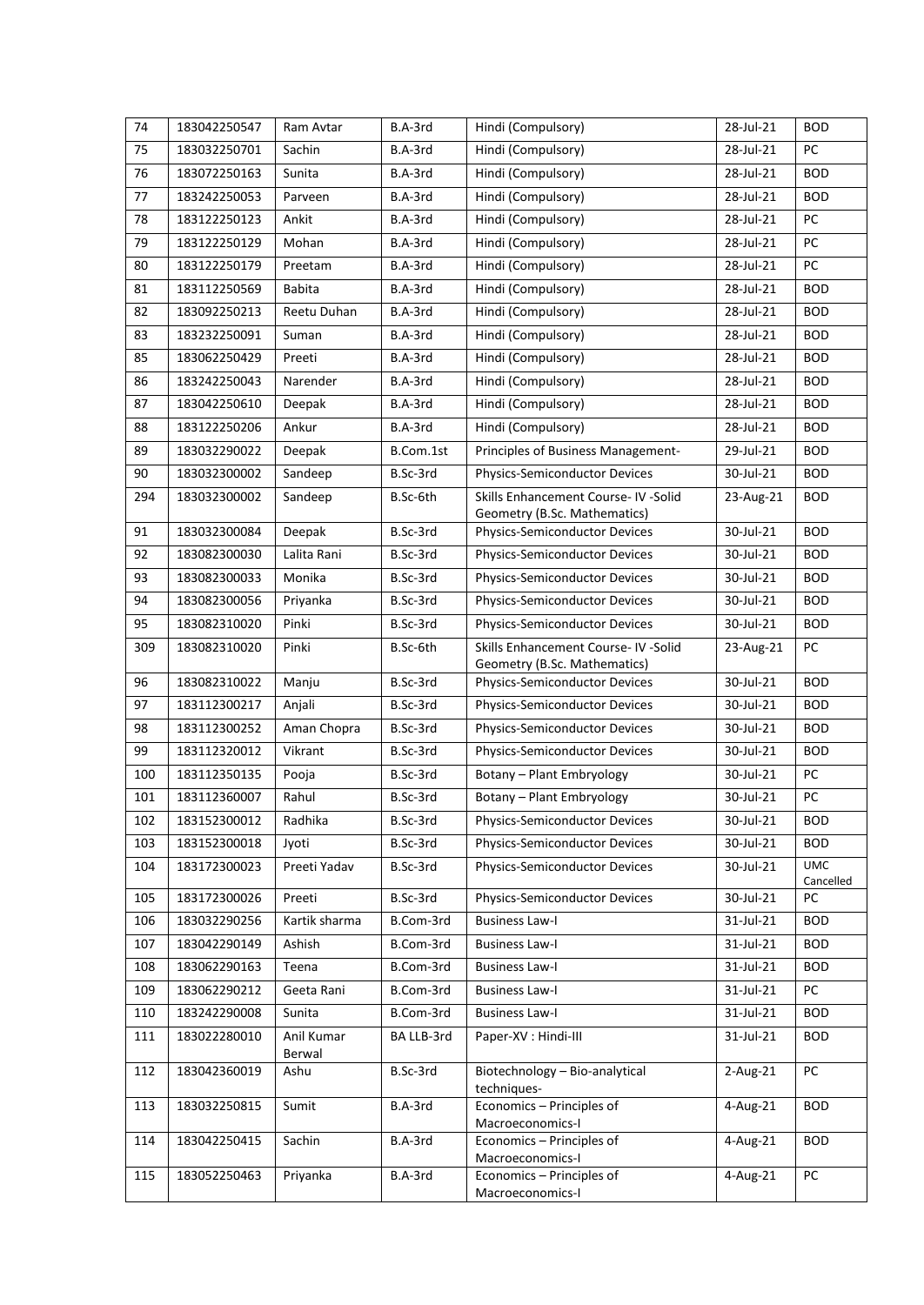| 116 | 183062250026 | Monika              | B.A-3rd   | Economics - Principles of                                           | 4-Aug-21               | <b>BOD</b> |
|-----|--------------|---------------------|-----------|---------------------------------------------------------------------|------------------------|------------|
|     |              |                     |           | Macroeconomics-I                                                    |                        |            |
| 117 | 183062250161 | Hema                | B.A-3rd   | Economics - Principles of                                           | 4-Aug-21               | <b>BOD</b> |
| 118 | 183062250445 |                     | B.A-3rd   | Macroeconomics-I<br>Economics - Principles of                       | $\overline{4}$ -Aug-21 | <b>BOD</b> |
|     |              | Sangeeta            |           | Macroeconomics-I                                                    |                        |            |
| 119 | 183092250096 | Mandeep             | B.A-3rd   | Economics - Principles of                                           | 4-Aug-21               | <b>BOD</b> |
|     |              |                     |           | Macroeconomics-I                                                    |                        |            |
| 120 | 183092250097 | Pawinder            | B.A-3rd   | Economics - Principles of<br>Macroeconomics-I                       | 4-Aug-21               | <b>BOD</b> |
| 121 | 183212250069 | <b>Babita</b>       | B.A-3rd   | Economics - Principles of                                           | 4-Aug-21               | PC         |
|     |              |                     |           | Macroeconomics-I                                                    |                        |            |
| 122 | 183232250146 | Sonia               | B.A-3rd   | Economics - Principles of                                           | 4-Aug-21               | PC         |
|     |              |                     |           | Macroeconomics-I                                                    |                        |            |
| 123 | 183102250156 | <b>Bittu Rajput</b> | B.A-6th   | Sanskrit Elective                                                   | 4-Aug-21               | PC         |
| 124 | 183152250080 | Vimanshu            | B.A-6th   | Sanskrit Elective                                                   | 4-Aug-21               | <b>BOD</b> |
| 125 | 183042290004 | Anuj                | B.Com-6th | <b>Management Acounting</b>                                         | 4-Aug-21               | <b>BOD</b> |
| 126 | 183042290013 | Suresh              | B.Com-6th | <b>Management Acounting</b>                                         | 4-Aug-21               | <b>BOD</b> |
| 127 | 183042290026 | Yanshu              | B.Com-6th | <b>Management Acounting</b>                                         | 4-Aug-21               | <b>BOD</b> |
| 128 | 183042290030 | Jayant              | B.Com-6th | <b>Management Acounting</b>                                         | 4-Aug-21               | <b>BOD</b> |
| 129 | 183042290036 | Mayank              | B.Com-6th | <b>Management Acounting</b>                                         | 4-Aug-21               | <b>BOD</b> |
| 130 | 183042290045 | Pankaj              | B.Com-6th | <b>Management Acounting</b>                                         | 4-Aug-21               | <b>BOD</b> |
| 131 | 183042290055 | Simran              | B.Com-6th | <b>Management Acounting</b>                                         | 4-Aug-21               | <b>BOD</b> |
| 132 | 183042290058 | Priti               | B.Com-6th | <b>Management Acounting</b>                                         | 4-Aug-21               | <b>BOD</b> |
| 133 | 183042290063 | Khusbhu             | B.Com-6th | <b>Management Acounting</b>                                         | 4-Aug-21               | <b>BOD</b> |
| 134 | 183042290065 | Mehak               | B.Com-6th | <b>Management Acounting</b>                                         | 4-Aug-21               | <b>BOD</b> |
| 135 | 183042290067 | Himani              | B.Com-6th | <b>Management Acounting</b>                                         | 4-Aug-21               | <b>BOD</b> |
| 136 | 183042290078 | Kanika              | B.Com-6th | <b>Management Acounting</b>                                         | 4-Aug-21               | <b>BOD</b> |
| 137 | 183042290080 | Yogita              | B.Com-6th | <b>Management Acounting</b>                                         | 4-Aug-21               | <b>BOD</b> |
| 138 | 183042290117 | Sunil               | B.Com-6th | <b>Management Acounting</b>                                         | 4-Aug-21               | <b>BOD</b> |
| 139 | 183112290074 | Mohit               | B.Com-6th | <b>Management Acounting</b>                                         | 4-Aug-21               | <b>BOD</b> |
| 140 | 183102250188 | Aman                | B.A-1st   | Economics - Principles of<br>Microeconomics-I                       | 5-Aug-21               | <b>BOD</b> |
| 141 | 183152250132 | Poonam              | B.A-1st   | Economics - Principles of                                           | 5-Aug-21               | PC         |
|     |              |                     |           | Microeconomics-I                                                    |                        |            |
| 142 | 183232250007 | Vakil               | B.A-1st   | Economics - Principles of<br>Microeconomics-I                       | 5-Aug-21               | <b>BOD</b> |
| 143 | 183112250746 | Gaurav              | B.A-6th   | Sociology-Option-III, Rural Society:                                | 5-Aug-21               | <b>BOD</b> |
|     |              |                     |           | <b>Structure and Change</b>                                         |                        |            |
| 144 | 183112260026 | Amit                | B.A-6th   | Sociology-Option-III, Rural Society:<br><b>Structure and Change</b> | 5-Aug-21               | <b>BOD</b> |
| 145 | 183042210059 | Vanshika            | BBA-1st   | <b>Business Communication</b>                                       | 5-Aug-21               | <b>BOD</b> |
| 146 | 183042290262 | Abhishek Jain       | B.Com-3rd | Indian Financial System-                                            | $6$ -Aug-21            | <b>BOD</b> |
| 147 | 183042300075 | Vikram              | B.Sc-3rd  | Chemistry- Organic Chemistry-III                                    | $6$ -Aug-21            | <b>BOD</b> |
| 148 | 183042300092 | Deepak              | B.Sc-3rd  | Chemistry- Organic Chemistry-III                                    | 6-Aug-21               | <b>BOD</b> |
| 149 | 183042350017 | Sikander Nagal      | B.Sc-3rd  | Chemistry- Organic Chemistry-III                                    | 6-Aug-21               | <b>BOD</b> |
| 150 | 183042350027 | Sagar Sharma        | B.Sc-3rd  | Chemistry- Organic Chemistry-III                                    | $6 - Aug-21$           | <b>BOD</b> |
| 151 | 183042350042 | Dinesh              | B.Sc-3rd  | Chemistry- Organic Chemistry-III                                    | $6 - Aug-21$           | PC         |
| 152 | 183042350051 | Ashlesha            | B.Sc-3rd  | Chemistry- Organic Chemistry-III                                    | 6-Aug-21               | <b>BOD</b> |
| 153 | 183042350105 | Sanju               | B.Sc-3rd  | Chemistry- Organic Chemistry-III                                    | $6 - Aug-21$           | PC         |
| 154 | 183132350003 | Shiksha Bishnoi     | B.Sc-3rd  | Chemistry- Organic Chemistry-III                                    | 6-Aug-21               | PC         |
| 155 | 183032220012 | <b>Bharat</b>       | BCA-3rd   | Structured System Analysis & Design                                 | 6-Aug-21               | <b>BOD</b> |
|     |              |                     |           |                                                                     |                        |            |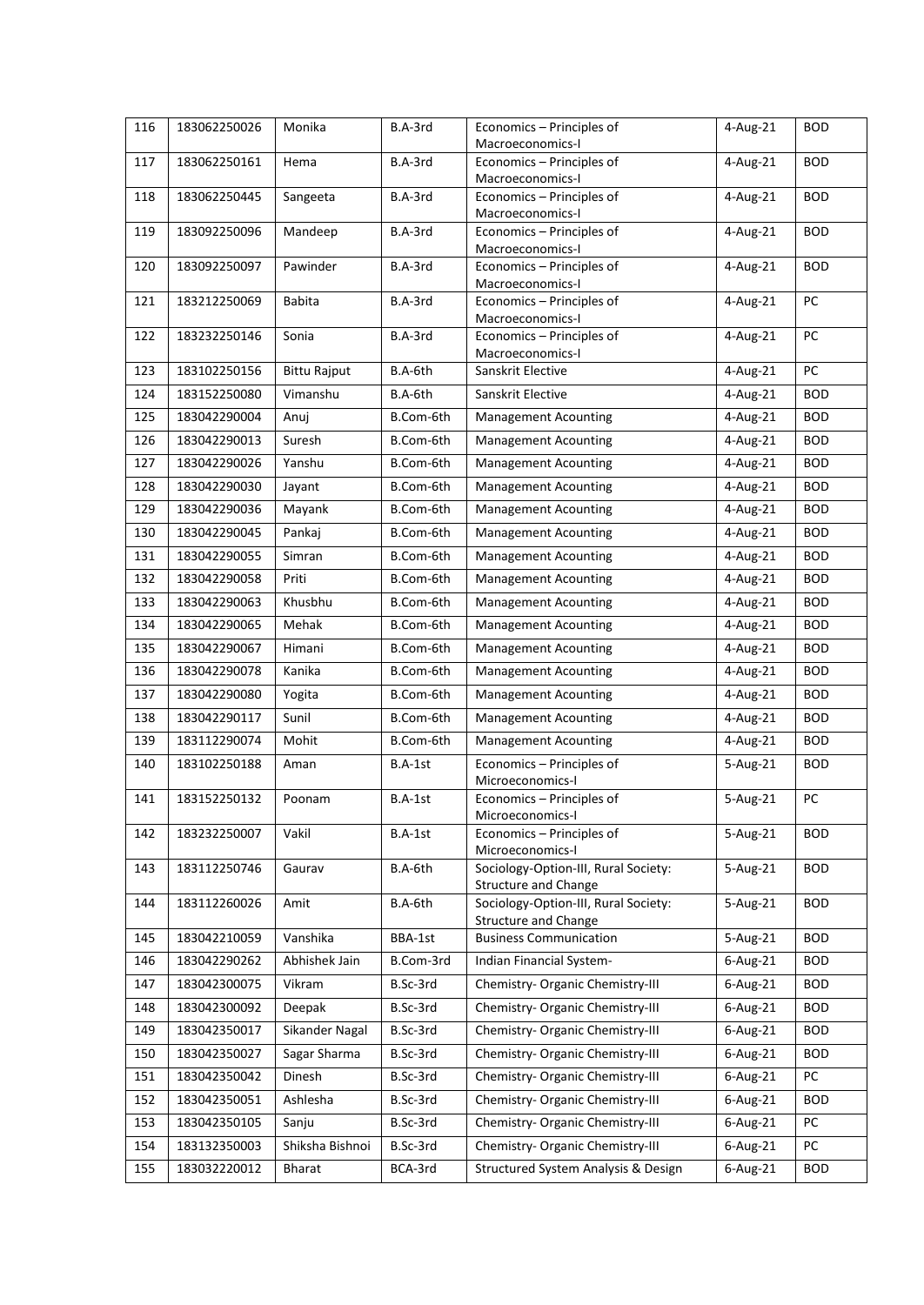| 156 | 183122220049 | Arti            | BCA-3rd  | Structured System Analysis & Design                                             | 6-Aug-21  | <b>BOD</b> |
|-----|--------------|-----------------|----------|---------------------------------------------------------------------------------|-----------|------------|
| 157 | 183112250763 | Vikram          | B.A-3rd  | Psychology-Social Psychology                                                    | 9-Aug-21  | PC         |
| 158 | 183212250017 | Geeta           | B.A-6th  | Linear Algebra                                                                  | 9-Aug-21  | <b>BOD</b> |
| 160 | 183032310047 | Vikas           | B.Sc-3rd | <b>Mathematics-Advanced Calculus</b>                                            | 9-Aug-21  | <b>BOD</b> |
| 161 | 183032310049 | Ajay            | B.Sc-3rd | <b>Mathematics-Advanced Calculus</b>                                            | 9-Aug-21  | <b>BOD</b> |
| 162 | 183032340011 | Ravinder        | B.Sc-3rd | <b>Mathematics-Advanced Calculus</b>                                            | 9-Aug-21  | <b>BOD</b> |
| 163 | 183032360042 | Sakshi          | B.Sc-3rd | Zoology - Physiology and Biochemistry-I                                         | 9-Aug-21  | PC         |
| 164 | 183042300008 | Sahil           | B.Sc-3rd | <b>Mathematics-Advanced Calculus-</b>                                           | 9-Aug-21  | <b>BOD</b> |
| 165 | 183042300077 | Sourab          | B.Sc-3rd | Mathematics-Advanced Calculus-                                                  | 9-Aug-21  | PC         |
| 166 | 183042300080 | Jagsir          | B.Sc-3rd | Mathematics-Advanced Calculus-                                                  | 9-Aug-21  | PC         |
| 167 | 183042300109 | Aman            | B.Sc-3rd | Mathematics-Advanced Calculus-                                                  | 9-Aug-21  | PC         |
| 168 | 183032360001 | Aakash          | B.Sc-6th | <b>Biotechnology Bioinformatics</b>                                             | 9-Aug-21  | PC         |
| 169 | 183042360025 | Alka            | B.Sc-6th | <b>Biotechnology Bioinformatics</b>                                             | 9-Aug-21  | <b>BOD</b> |
| 170 | 183112360042 | Amandeep        | B.Sc-6th | <b>Biotechnology Bioinformatics</b>                                             | 9-Aug-21  | <b>BOD</b> |
| 171 | 183042210054 | Aarushi Kaushik | BBA-3rd  | Indian Business Environment                                                     | 9-Aug-21  | PC         |
| 172 | 183032220014 | Nikhil          | BCA-3rd  | Mathematical Foundations-III                                                    | 9-Aug-21  | <b>BOD</b> |
| 173 | 183042220017 | Gurmeet         | BCA-3rd  | Mathematical Foundations-III                                                    | 9-Aug-21  | <b>BOD</b> |
| 174 | 183042250337 | Sushil          | B.A-1st  | Political Science - Indian Constitution                                         | 10-Aug-21 | PC         |
| 175 | 183042250493 | Prateek         | B.A-1st  | (Both Language) (batch 2018 onwards)<br>Political Science - Indian Constitution | 10-Aug-21 | <b>BOD</b> |
|     |              |                 |          | (Both Language) (batch 2018 onwards)                                            |           |            |
| 180 | 183042250493 | Prateek         | B.A-6th  | English (Compulsory) (batch 2018<br>onwards)                                    | 10-Aug-21 | <b>BOD</b> |
| 176 | 183082250302 | Priti Sharma    | B.A-1st  | Political Science - Indian Constitution<br>(Both Language) (batch 2018 onwards) | 10-Aug-21 | PC         |
| 177 | 173062250482 | Priyanka        | B.A-6th  | English (Compulsory) (batch 2018<br>onwards)                                    | 10-Aug-21 | <b>BOD</b> |
| 178 | 183012250059 | Maleshwari      | B.A-6th  | English (Compulsory) (batch 2018<br>onwards)                                    | 10-Aug-21 | PC         |
| 179 | 183032250702 | Sachin          | B.A-6th  | English (Compulsory) (batch 2018<br>onwards)                                    | 10-Aug-21 | PC         |
| 216 | 183032250702 | Sachin          | B.A-6th  | International Organization (Optional-II)                                        | 13-Aug-21 | PC         |
| 181 | 183052250030 | Ankit           | B.A-6th  | English (Compulsory) (batch 2018<br>onwards)                                    | 10-Aug-21 | <b>BOD</b> |
| 182 | 183052250032 | Sonu            | B.A-6th  | English (Compulsory) (batch 2018<br>onwards)                                    | 10-Aug-21 | <b>BOD</b> |
| 183 | 183052250153 | Ravi            | B.A-6th  | English (Compulsory) (batch 2018<br>onwards)                                    | 10-Aug-21 | <b>BOD</b> |
| 184 | 183052250306 | Ramandeep       | B.A-6th  | English (Compulsory) (batch 2018<br>onwards)                                    | 10-Aug-21 | <b>BOD</b> |
| 185 | 183052250330 | Bhawana         | B.A-6th  | English (Compulsory) (batch 2018<br>onwards)                                    | 10-Aug-21 | <b>BOD</b> |
| 186 | 183052250349 | Asha            | B.A-6th  | English (Compulsory) (batch 2018<br>onwards)                                    | 10-Aug-21 | <b>BOD</b> |
| 187 | 183052250353 | Suchitra        | B.A-6th  | English (Compulsory) (batch 2018<br>onwards)                                    | 10-Aug-21 | <b>BOD</b> |
| 188 | 183052250360 | Renu            | B.A-6th  | English (Compulsory) (batch 2018<br>onwards)                                    | 10-Aug-21 | <b>BOD</b> |
| 189 | 183052250364 | Monika          | B.A-6th  | English (Compulsory) (batch 2018<br>onwards)                                    | 10-Aug-21 | <b>BOD</b> |
| 190 | 183052250371 | Priyanka        | B.A-6th  | English (Compulsory) (batch 2018<br>onwards)                                    | 10-Aug-21 | <b>BOD</b> |
| 191 | 183052250399 | Sharmila        | B.A-6th  | English (Compulsory) (batch 2018<br>onwards)                                    | 10-Aug-21 | <b>BOD</b> |
| 192 | 183052250404 | Alka            | B.A-6th  | English (Compulsory) (batch 2018<br>onwards)                                    | 10-Aug-21 | PC         |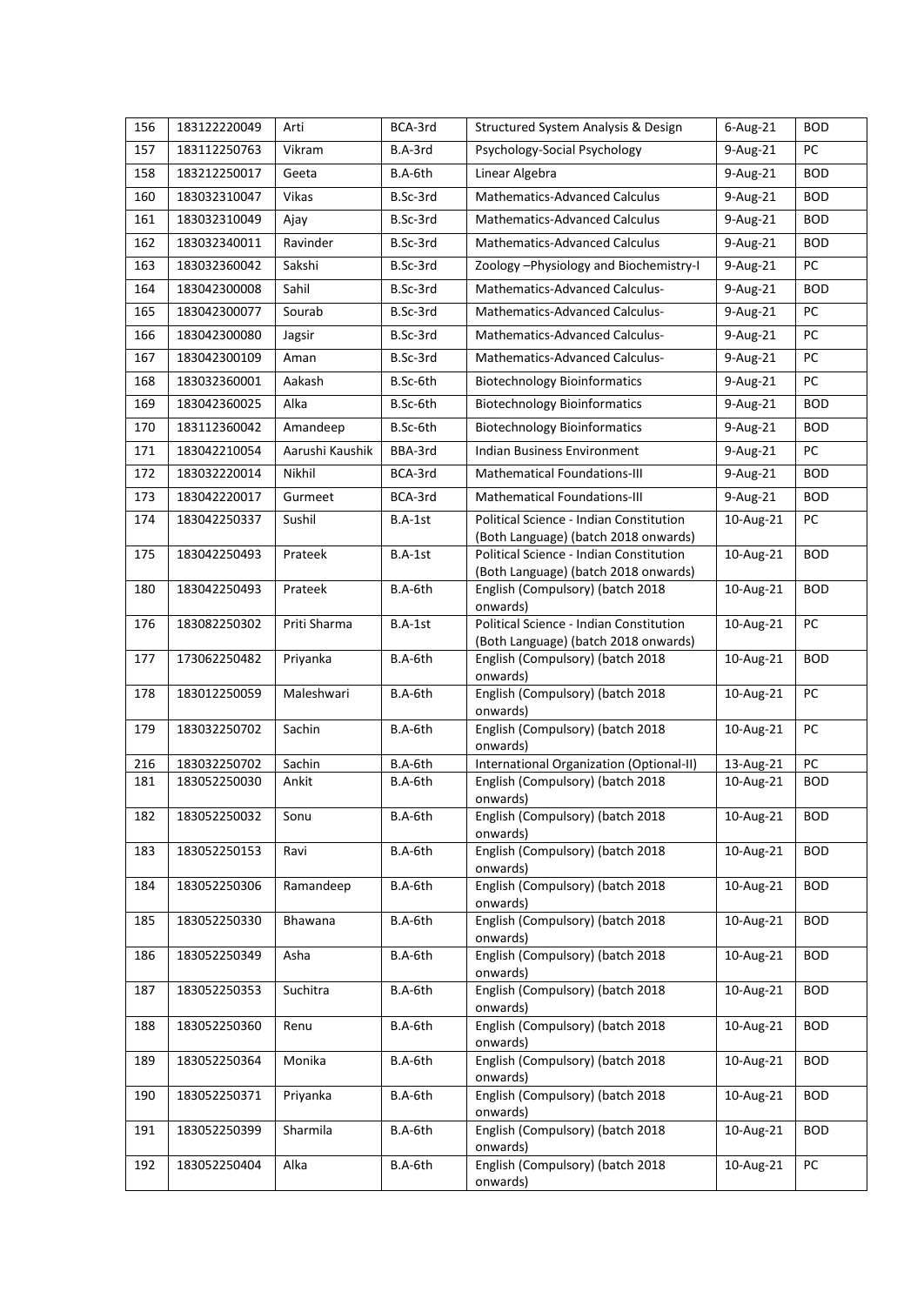| 193 | 183052250405 | Monika             | B.A-6th   | English (Compulsory) (batch 2018<br>onwards)                                                                    | 10-Aug-21 | PC         |
|-----|--------------|--------------------|-----------|-----------------------------------------------------------------------------------------------------------------|-----------|------------|
| 194 | 183052250411 | Reena Devi         | $B.A-6th$ | English (Compulsory) (batch 2018<br>onwards)                                                                    | 10-Aug-21 | <b>BOD</b> |
| 195 | 183052250412 | Neha               | B.A-6th   | English (Compulsory) (batch 2018<br>onwards)                                                                    | 10-Aug-21 | <b>BOD</b> |
| 196 | 183052250414 | Jyoti              | B.A-6th   | English (Compulsory) (batch 2018<br>onwards)                                                                    | 10-Aug-21 | PC         |
| 197 | 183052250419 | Santosh            | B.A-6th   | English (Compulsory) (batch 2018<br>onwards)                                                                    | 10-Aug-21 | PC         |
| 198 | 173122290116 | <b>Babita</b>      | B.Com-6th | Human Resource Management (batch<br>2017)                                                                       | 10-Aug-21 | <b>BOD</b> |
| 199 | 173172290085 | Simran             | B.Com-6th | Human Resource Management (batch<br>2017)                                                                       | 10-Aug-21 | <b>BOD</b> |
| 200 | 173172290089 | Saroj Bala         | B.Com-6th | Human Resource Management (batch<br>2017)                                                                       | 10-Aug-21 | <b>BOD</b> |
| 201 | 183012290011 | Anju               | B.Com-6th | Human Resource Management (batch<br>2018 onwards)                                                               | 10-Aug-21 | <b>BOD</b> |
| 202 | 183032290007 | Pardeep            | B.Com-6th | Human Resource Management (batch<br>2018 onwards)                                                               | 10-Aug-21 | <b>BOD</b> |
| 203 | 183072290148 | Manju              | B.Com-6th | Human Resource Management (batch<br>2018 onwards)                                                               | 10-Aug-21 | <b>BOD</b> |
| 204 | 183032300083 | Rohit              | B.Sc.1st  | Chemistry- Organic Chemistry-I(General<br>Organic Chemistry and Aliphatic<br>Hydrocarbons) - batch 2018 onwards | 10-Aug-21 | PC         |
| 205 | 183032250858 | Ankit Panghal      | B.A-3rd   | Numerical Analysis- (B.A. Mathematics)                                                                          | 11-Aug-21 | PC         |
| 206 | 183062250301 | Pooja              | B.A-3rd   | Numerical Analysis- (B.A. Mathematics)                                                                          | 11-Aug-21 | <b>BOD</b> |
| 207 | 183072250103 | Anchal             | B.A-3rd   | Numerical Analysis- (B.A. Mathematics)                                                                          | 11-Aug-21 | <b>BOD</b> |
| 208 | 183122250036 | Yogesh             | B.A-3rd   | Numerical Analysis- (B.A. Mathematics)                                                                          | 11-Aug-21 | <b>BOD</b> |
| 209 | 183122250054 | Surender           | B.A-3rd   | Numerical Analysis- (B.A. Mathematics)                                                                          | 11-Aug-21 | <b>BOD</b> |
| 210 | 183082250059 | Manoj              | B.A-1st   | CALCULUS (B.A. Mathematics)                                                                                     | 12-Aug-21 | PC         |
| 211 | 183062250560 | Mamta              | B.A-6th   | Philosophy- Ethics and Social Philosophy<br>(Indian and Western)-II                                             | 12-Aug-21 | <b>BOD</b> |
| 212 | 183072290105 | <b>Bharti</b>      | B.Com-6th | Income Tax-II                                                                                                   | 12-Aug-21 | PC         |
| 213 | 183072290187 | Monika             | B.Com-6th | Income Tax-II                                                                                                   | 12-Aug-21 | <b>BOD</b> |
| 214 | 183172290052 | Nancy              | B.Com-6th | Income Tax-II                                                                                                   | 12-Aug-21 | <b>BOD</b> |
| 215 | 183032250630 | Rajesh             | B.A-6th   | International Organization (Optional-II)                                                                        | 13-Aug-21 | <b>BOD</b> |
| 217 | 183042250724 | Varsha             | B.A-6th   | International Organization (Optional-II)                                                                        | 13-Aug-21 | <b>BOD</b> |
| 218 | 183112250109 | Naveen Kumar       | B.A-6th   | International Organization (Optional-II)                                                                        | 13-Aug-21 | PC         |
| 219 | 183032250520 | Ankit              | B.A-6th   | International Organization (Optional-II)                                                                        | 13-Aug-21 | PC         |
| 220 | 183042250007 | Raj                | B.A-1st   | History - Ancient India (From Earliest<br>Times to Gupta Age)                                                   | 14-Aug-21 | PC         |
| 221 | 183122250114 | Bunty              | B.A-1st   | History - Ancient India (From Earliest<br>Times to Gupta Age)                                                   | 14-Aug-21 | PC         |
| 222 | 183172250030 | Sheela             | B.A-1st   | History - Ancient India (From Earliest<br>Times to Gupta Age)                                                   | 14-Aug-21 | PC         |
| 223 | 183172250108 | Preety             | B.A-1st   | History - Ancient India (From Earliest<br>Times to Gupta Age)                                                   | 14-Aug-21 | PC         |
| 224 | 183202250152 | Mukesh<br>Kumarisw | B.A-1st   | History - Ancient India (From Earliest<br>Times to Gupta Age)                                                   | 14-Aug-21 | PC         |
| 225 | 183062360038 | Punita             | B.Sc.1st  | Botany - Biodiversity of Archegoniate                                                                           | 14-Aug-21 | PC         |
| 226 | 183012250030 | Anju               | B.A-6th   | Public Administration-Administrative<br>Ethics in governance                                                    | 16-Aug-21 | <b>BOD</b> |
| 227 | 183062250489 | Roshni             | B.A-6th   | Public Administration-Citizen Centric<br>governance                                                             | 16-Aug-21 | PC         |
| 228 | 183232250071 | Sonia              | B.A-6th   | Public Administration-Citizen Centric<br>governance                                                             | 16-Aug-21 | PC         |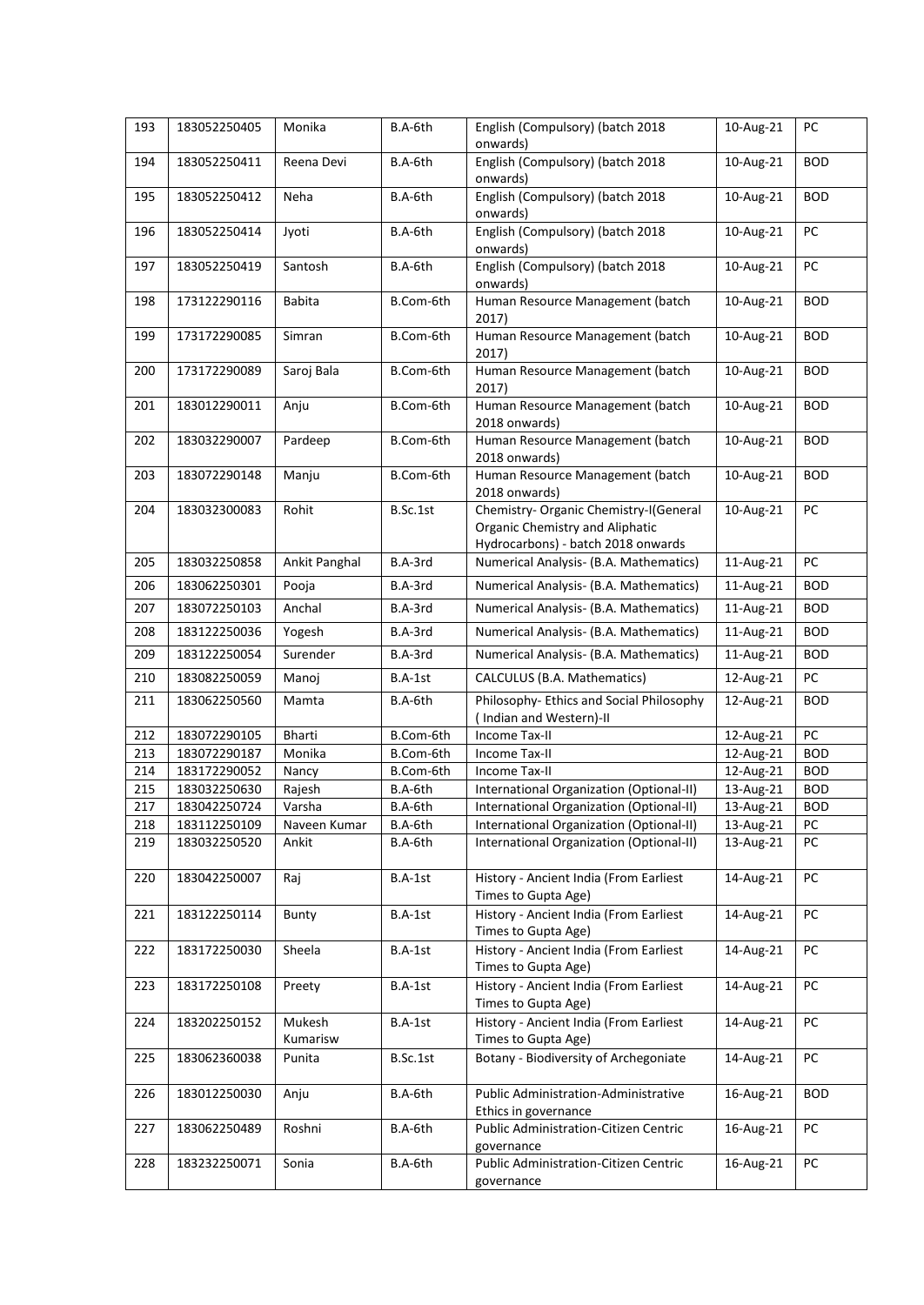| 229 | 183232250088 | Geeta          | B.A-6th   | <b>Public Administration-Citizen Centric</b><br>governance               | 16-Aug-21               | <b>BOD</b>              |
|-----|--------------|----------------|-----------|--------------------------------------------------------------------------|-------------------------|-------------------------|
| 230 | 183052290014 | Dwarka Parsad  | B.Com-6th | <b>Business Environment</b>                                              | 16-Aug-21               | <b>BOD</b>              |
| 231 | 183062290031 | Sanju          | B.Com-6th | <b>Business Environment</b>                                              | 16-Aug-21               | <b>BOD</b>              |
| 232 | 183062290054 | Kiran          | B.Com-6th | <b>Business Environment</b>                                              | $\overline{16}$ -Aug-21 | <b>BOD</b>              |
| 233 | 183062290205 | Dimple         | B.Com-6th | <b>Business Environment</b>                                              | 16-Aug-21               | <b>BOD</b>              |
| 234 | 183072290194 | Urmila         | B.Com-6th | <b>Business Environment</b>                                              | 16-Aug-21               | <b>BOD</b>              |
| 235 | 183072290202 | Tamanna        | B.Com-6th | <b>Business Environment</b>                                              | 16-Aug-21               | <b>BOD</b>              |
| 236 | 183072290211 | Priyanka       | B.Com-6th | <b>Business Environment</b>                                              | 16-Aug-21               | PC                      |
| 237 | 183082290098 | Monia          | B.Com-6th | <b>Business Environment</b>                                              | 16-Aug-21               | <b>BOD</b>              |
| 239 | 183082290140 | Jyoti          | B.Com-6th | <b>Business Environment</b>                                              | 16-Aug-21               | PC                      |
| 240 | 183072270030 | Krishna        | B.A-1st   | Geomorphology- B. A. (Hons.)<br>Geography                                | 17-Aug-21               | <b>BOD</b>              |
| 241 | 183072290193 | Gunjan         | B.com-6th | Retail Management                                                        | 18-Aug-21               | <b>BOD</b>              |
| 242 | 183082290003 | Ravi           | B.com-6th | <b>Retail Management</b>                                                 | 18-Aug-21               | <b>BOD</b>              |
| 243 | 183102290033 | Krishna        | B.com-6th | Retail Management                                                        | 18-Aug-21               | <b>BOD</b>              |
| 244 | 183122290002 | Kamal          | B.com-6th | Retail Management                                                        | 18-Aug-21               | <b>BOD</b>              |
| 245 | 183172290040 | Sneha          | B.com-6th | Retail Management                                                        | 18-Aug-21               | <b>BOD</b>              |
| 246 | 183172290046 | Gunjan         | B.com-6th | Retail Management                                                        | 18-Aug-21               | <b>BOD</b>              |
| 247 | 183222290004 | Kajal          | B.com-6th | Retail Management                                                        | 18-Aug-21               | PC                      |
| 248 | 173032300136 | Ritu Malik     | B.Sc-6th  | Math-LINEAR ALGEBRA                                                      | 18-Aug-21               | PC                      |
| 249 | 183032350032 | Monika         | B.Sc-6th  | Elective Course-V(Zoology)-Insect,<br>Vectors and Diseases-II            | 18-Aug-21               | <b>BOD</b>              |
| 250 | 183112300225 | Asha Devi      | B.Sc-6th  | Mechanics-II                                                             | 18-Aug-21               | <b>BOD</b>              |
| 251 | 183112300246 | Durga          | B.Sc-6th  | Mechanics-II                                                             | 18-Aug-21               | <b>BOD</b>              |
| 252 | 183112310047 | Pawan          | B.Sc-6th  | Mechanics-II                                                             | 18-Aug-21               | <b>BOD</b>              |
| 253 | 173042220023 | Amit Verma     | BCA-6th   | Introduction to NET                                                      | 18-Aug-21               | PC                      |
| 254 | 183032250420 | Harpal         | B.A-6th   | Geography-Introduction to remote<br>Sensing, GIS & Quantitative Methods  | 19-Aug-21               | <b>UMC</b><br>Cancelled |
| 255 | 183032250735 | Lalit          | B.A-6th   | Geography- Introduction to remote<br>Sensing, GIS & Quantitative Methods | 19-Aug-21               | <b>BOD</b>              |
| 256 | 183092250174 | Manju          | B.A-6th   | Geography- Introduction to remote<br>Sensing, GIS & Quantitative Methods | 19-Aug-21               | <b>BOD</b>              |
| 257 | 183042290081 | Nikita         | B.Com-6th | Corporate Governance (batch 2018<br>onwards)                             | 19-Aug-21               | <b>BOD</b>              |
| 258 | 183042290095 | Munmun         | B.Com-6th | Corporate Governance (batch 2018<br>onwards)                             | 19-Aug-21               | <b>BOD</b>              |
| 259 | 183042290332 | Himani Sakuja  | B.Com-6th | Corporate Governance (batch 2018<br>onwards)                             | 19-Aug-21               | <b>BOD</b>              |
| 260 | 183052250478 | Manisha        | B.A-6th   | Music Vocal- Music Vocal(batch 2018<br>onwards)                          | 20-Aug-21               | <b>BOD</b>              |
| 261 | 183032360041 | Shivangi       | B.Sc-6th  | Elective Paper-IV -(Botany) - Economic<br>Botany(batch 2018 onwards)     | 21-Aug-21               | <b>BOD</b>              |
| 262 | 183042300050 | Vineet         | B.Sc-6th  | Real And Complex analysis (B.Sc.<br>Mathematics)                         | 21-Aug-21               | <b>BOD</b>              |
| 263 | 183042350023 | Rahul          | B.Sc-6th  | Elective Paper-IV -(Botany) Economic<br>Botany(batch 2018 onwards)       | 21-Aug-21               | PC                      |
| 264 | 183042350067 | Priya          | B.Sc-6th  | Elective Paper-IV - (Botany) Economic<br>Botany(batch 2018 onwards       | 21-Aug-21               | <b>BOD</b>              |
| 265 | 183042350110 | Sonu Murdaliya | B.Sc-6th  | Elective Paper-IV - (Botany) - Economic<br>Botany(batch 2018 onwards)    | 21-Aug-21               | PC                      |
| 266 | 183042360014 | Mohit Sindhu   | B.Sc-6th  | Elective Paper-IV - (Botany) - Economic<br>Botany(batch 2018 onwards)    | 21-Aug-21               | <b>BOD</b>              |
| 267 | 183062350002 | Anupriya       | B.Sc-6th  | Elective Paper-IV - (Botany) - Economic<br>Botany(batch 2018 onwards)    | 21-Aug-21               | <b>BOD</b>              |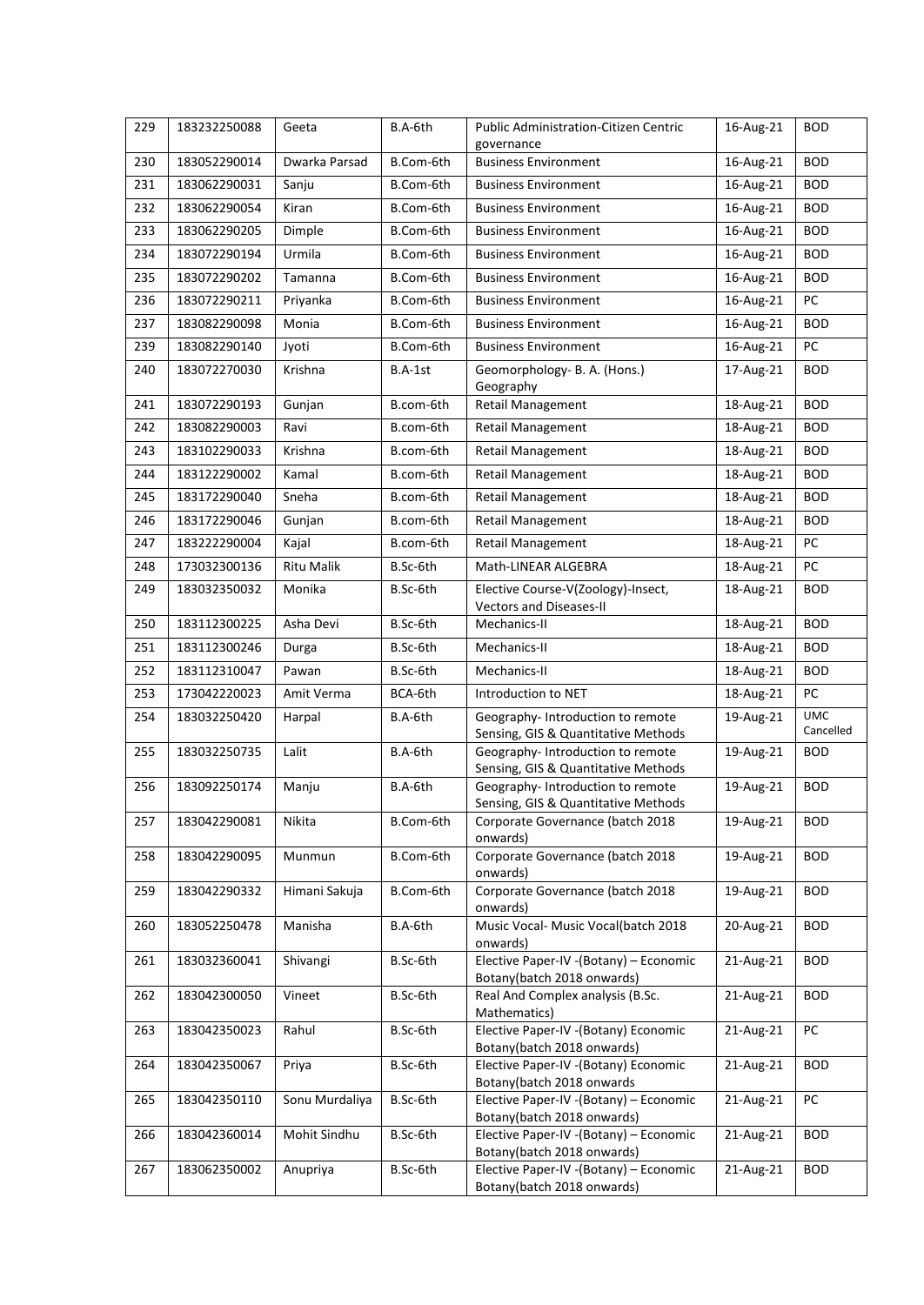| 268 | 183062350007 | Kusum         | B.Sc-6th  | Elective Paper-IV - (Botany) - Economic<br>Botany(batch 2018 onwards) | 21-Aug-21 | <b>BOD</b> |
|-----|--------------|---------------|-----------|-----------------------------------------------------------------------|-----------|------------|
| 269 | 183032250100 | Ravinder      | B.A-6th   | Option-II - Modern World (batch 2018<br>onwards)                      | 22-Aug-21 | PC         |
| 270 | 183032250211 | Ankush        | B.A-6th   | Option-II - Modern World (batch 2018<br>onwards)                      | 22-Aug-21 | <b>BOD</b> |
| 271 | 183062250010 | Manju         | B.A-6th   | Option-II - Modern World (batch 2018<br>onwards)                      | 22-Aug-21 | <b>BOD</b> |
| 272 | 183062250041 | Sonia         | B.A-6th   | Option-II - Modern World (batch 2018<br>onwards)                      | 22-Aug-21 | <b>BOD</b> |
| 273 | 183062250578 | Sangeeta      | B.A-6th   | Option-II - Modern World (batch 2018<br>onwards)                      | 22-Aug-21 | <b>BOD</b> |
| 274 | 183072250207 | Sunita        | B.A-6th   | Option-II - Modern World (batch 2018<br>onwards)                      | 22-Aug-21 | <b>BOD</b> |
| 275 | 183072250244 | Asha          | B.A-6th   | Option-II - Modern World (batch 2018<br>onwards)                      | 22-Aug-21 | <b>BOD</b> |
| 276 | 183092250197 | Sonia         | B.A-6th   | Option-II - Modern World (batch 2018<br>onwards)                      | 22-Aug-21 | <b>BOD</b> |
| 277 | 183102250104 | Ajay          | B.A-6th   | Option-II - Modern World (batch 2018<br>onwards)                      | 22-Aug-21 | PC         |
| 278 | 183102250152 | Sachin        | B.A-6th   | Option-II - Modern World (batch 2018<br>onwards)                      | 22-Aug-21 | <b>BOD</b> |
| 279 | 183102250163 | Deepak        | B.A-6th   | Option-II - Modern World (batch 2018<br>onwards)                      | 22-Aug-21 | <b>BOD</b> |
| 280 | 183102250240 | Sanju         | B.A-6th   | Option-II - Modern World (batch 2018<br>onwards)                      | 22-Aug-21 | <b>BOD</b> |
| 281 | 183112250101 | Jatin         | B.A-6th   | Option-II - Modern World (batch 2018<br>onwards)                      | 22-Aug-21 | PC         |
| 282 | 183112250333 | Aman          | B.A-6th   | Option-II - Modern World (batch 2018<br>onwards)                      | 22-Aug-21 | <b>BOD</b> |
| 283 | 183112250384 | Anu Duhan     | B.A-6th   | Option-II - Modern World (batch 2018<br>onwards)                      | 22-Aug-21 | <b>BOD</b> |
| 284 | 183112250458 | Sheetal       | B.A-6th   | Option-II - Modern World (batch 2018<br>onwards)                      | 22-Aug-21 | <b>BOD</b> |
| 285 | 183112250673 | Komal         | B.A-6th   | Option-II - Modern World (batch 2018<br>onwards)                      | 22-Aug-21 | <b>BOD</b> |
| 286 | 183122250017 | Pardeep Kumar | B.A-6th   | Option-II - Modern World (batch 2018<br>onwards)                      | 22-Aug-21 | PC         |
| 287 | 183152250024 | Kajal         | B.A-6th   | Option-II - Modern World (batch 2018<br>onwards)                      | 22-Aug-21 | <b>BOD</b> |
| 288 | 183152250117 | Naveen        | B.A-6th   | Option-II - Modern World (batch 2018<br>onwards)                      | 22-Aug-21 | PC         |
| 289 | 183172250056 | Anita         | B.A-6th   | Option-II - Modern World (batch 2018<br>onwards)                      | 22-Aug-21 | PC         |
| 290 | 183172250095 | Rinku         | B.A-6th   | Option-II - Modern World (batch 2018<br>onwards)                      | 22-Aug-21 | <b>BOD</b> |
| 291 | 183212250035 | Tinku         | B.A-6th   | Option-II - Modern World (batch 2018<br>onwards)                      | 22-Aug-21 | PC         |
| 292 | 183212250064 | Sumit         | B.A-6th   | Option-II - Modern World (batch 2018<br>onwards)                      | 22-Aug-21 | PC         |
| 293 | 183062290048 | Priti         | B.Com-6th | Fundamentals of Insurance (batch 2018<br>onwards)                     | 23-Aug-21 | <b>BOD</b> |
| 295 | 183032300114 | Yogita        | B.Sc-6th  | Skills Enhancement Course- IV -Solid<br>Geometry (B.Sc. Mathematics)  | 23-Aug-21 | <b>BOD</b> |
| 296 | 183032300137 | Jatin         | B.Sc-6th  | Skills Enhancement Course- IV -Solid<br>Geometry (B.Sc. Mathematics)  | 23-Aug-21 | PC         |
| 297 | 183032310001 | Hariparkash   | B.Sc-6th  | Skills Enhancement Course- IV -Solid<br>Geometry (B.Sc. Mathematics)  | 23-Aug-21 | <b>BOD</b> |
| 298 | 183032310005 | Sachin        | B.Sc-6th  | Skills Enhancement Course- IV -Solid<br>Geometry (B.Sc. Mathematics)  | 23-Aug-21 | <b>BOD</b> |
| 299 | 183032310023 | Mukul         | B.Sc-6th  | Skills Enhancement Course- IV -Solid<br>Geometry (B.Sc. Mathematics)  | 23-Aug-21 | <b>BOD</b> |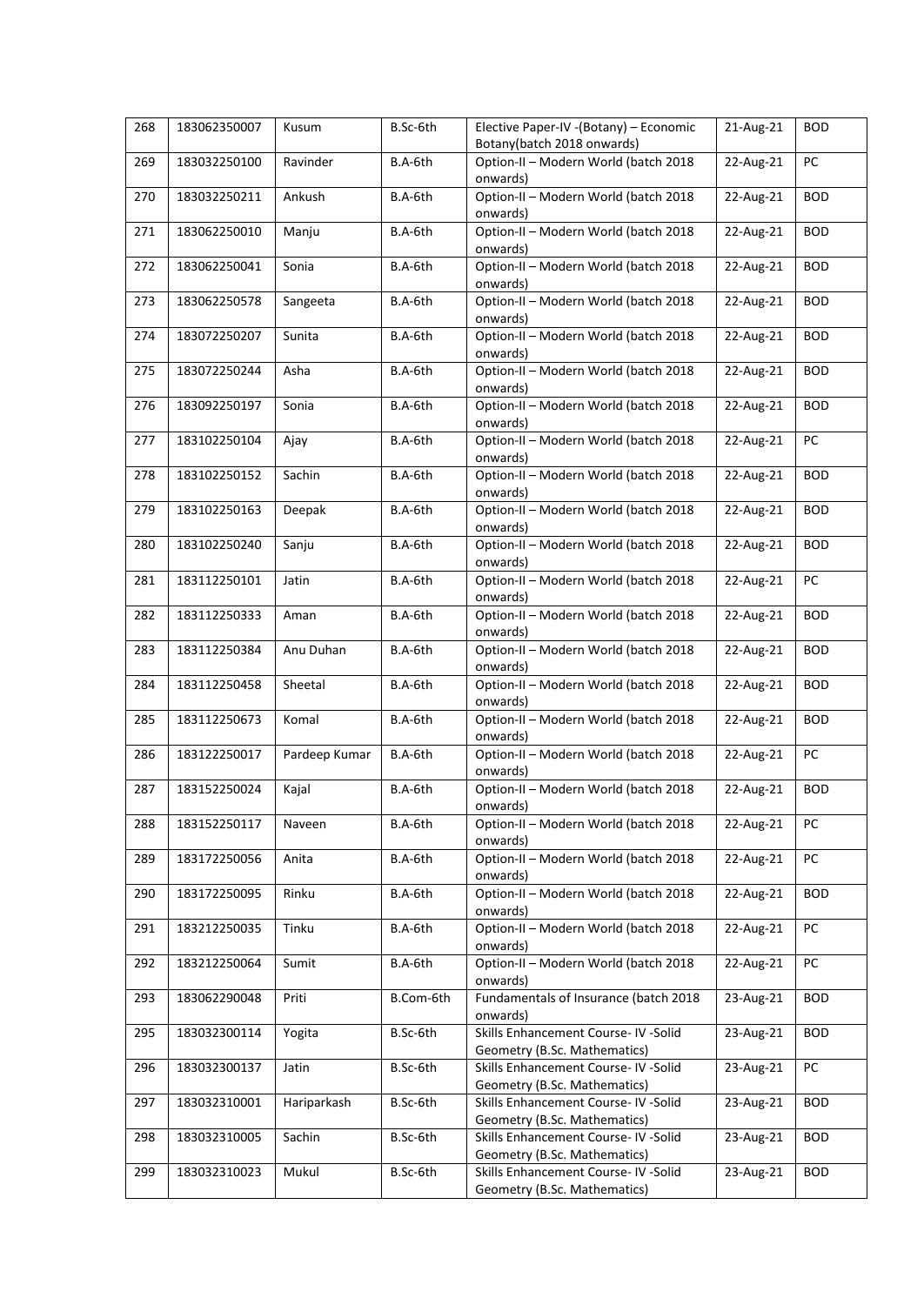| 300 | 183032310027 | Kush               | B.Sc-6th   | Skills Enhancement Course- IV -Solid<br>Geometry (B.Sc. Mathematics) | 23-Aug-21  | <b>BOD</b> |
|-----|--------------|--------------------|------------|----------------------------------------------------------------------|------------|------------|
| 301 | 183032310031 | Mandeep            | B.Sc-6th   | Skills Enhancement Course- IV -Solid                                 | 23-Aug-21  | <b>BOD</b> |
|     |              |                    |            | Geometry (B.Sc. Mathematics)                                         |            |            |
| 302 | 183032310056 | Monika             | B.Sc-6th   | Skills Enhancement Course- IV -Solid                                 | 23-Aug-21  | <b>BOD</b> |
|     |              |                    |            | Geometry (B.Sc. Mathematics)                                         |            |            |
| 303 | 183032310065 | Palak              | B.Sc-6th   | Skills Enhancement Course- IV -Solid                                 | 23-Aug-21  | <b>BOD</b> |
| 304 | 183032330009 | Manish             | B.Sc-6th   | Geometry (B.Sc. Mathematics)<br>Skills Enhancement Course- IV -Solid | 23-Aug-21  | <b>BOD</b> |
|     |              |                    |            | Geometry (B.Sc. Mathematics)                                         |            |            |
| 305 | 183032330016 | Abhinav            | B.Sc-6th   | Skills Enhancement Course- IV -Solid                                 | 23-Aug-21  | PC         |
|     |              |                    |            | Geometry (B.Sc. Mathematics)                                         |            |            |
| 306 | 183032330018 | Ranjna             | B.Sc-6th   | Skills Enhancement Course- IV -Solid<br>Geometry (B.Sc. Mathematics) | 23-Aug-21  | <b>BOD</b> |
| 307 | 183042300077 | Saurabh            | B.Sc-6th   | Skills Enhancement Course- IV -Solid                                 | 23-Aug-21  | <b>BOD</b> |
|     |              |                    |            | Geometry (B.Sc. Mathematics)                                         |            |            |
| 308 | 183062300057 | Rachna             | B.Sc-6th   | Skills Enhancement Course- IV -Solid                                 | 23-Aug-21  | <b>BOD</b> |
|     |              |                    |            | Geometry (B.Sc. Mathematics)                                         |            |            |
| 310 | 183032290084 | Sanjay             | B.Com.1st  | Business Communication- batch 2018<br>onwards                        | 25-Aug-21  | PC         |
| 311 | 183032290252 | Ashish             | B.Com.1st  | Business Communication- batch 2018                                   | 25-Aug-21  | PC         |
|     |              |                    |            | onwards                                                              |            |            |
| 312 | 183032290259 | Shiv               | B.Com.1st  | Business Communication- batch 2018                                   | 25-Aug-21  | <b>BOD</b> |
| 313 | 183042250051 | Vikram             | B.A-6th    | onwards<br>Hindi Compulsory(batch 2018 onwards)                      | 29-Aug-21  | PC         |
| 314 | 183042250435 | Shivam             | B.A-6th    | Hindi Compulsory(batch 2018 onwards)                                 | 29-Aug-21  | PC         |
|     |              |                    |            |                                                                      |            |            |
| 315 | 183042250460 | Shaktimaan         | B.A-6th    | Hindi Compulsory(batch 2018 onwards)                                 | 29-Aug-21  | <b>BOD</b> |
| 316 | 183042250593 | Kuldeep            | B.A-6th    | Hindi Compulsory(batch 2018 onwards)                                 | 29-Aug-21  | <b>BOD</b> |
| 317 | 183042250653 | Jyoti              | B.A-6th    | Hindi Compulsory(batch 2018 onwards)                                 | 29-Aug-21  | PC         |
| 318 | 183042250682 | Monika             | B.A-6th    | Hindi Compulsory(batch 2018 onwards)                                 | 29-Aug-21  | PC         |
| 319 | 183042250686 | Pooja              | B.A-6th    | Hindi Compulsory(batch 2018 onwards)                                 | 29-Aug-21  | <b>BOD</b> |
| 320 | 183042250767 | Heena              | B.A-6th    | Hindi Compulsory(batch 2018 onwards)                                 | 29-Aug-21  | PC         |
| 321 | 183072250005 | Ritu               | B.A-6th    | Hindi Compulsory(batch 2018 onwards)                                 | 29-Aug-21  | <b>BOD</b> |
| 322 | 183072250021 | Sonia              | B.A-6th    | Hindi Compulsory(batch 2018 onwards)                                 | 29-Aug-21  | <b>BOD</b> |
| 323 | 183072250177 | Sujata             | B.A-6th    | Hindi Compulsory(batch 2018 onwards)                                 | 29-Aug-21  | <b>BOD</b> |
| 324 | 183072250307 | Reena              | B.A-6th    | Hindi Compulsory(batch 2018 onwards)                                 | 29-Aug-21  | <b>BOD</b> |
| 325 | 183122250065 | Ajay               | B.A-6th    | Hindi Compulsory(batch 2018 onwards)                                 | 29-Aug-21  | <b>BOD</b> |
| 326 | 183122250217 | Kamal              | B.A-6th    | Hindi Compulsory(batch 2018 onwards)                                 | 29-Aug-21  | <b>BOD</b> |
| 327 | 183172250080 | Reena              | B.A-6th    | Hindi Compulsory(batch 2018 onwards)                                 | 29-Aug-21  | <b>BOD</b> |
| 328 | 183222250054 | Sonia              | B.A-6th    | Hindi Compulsory(batch 2018 onwards)                                 | 29-Aug-21  | <b>BOD</b> |
|     |              |                    |            |                                                                      |            |            |
| 329 | 183222250055 | Priyanka           | B.A-6th    | Hindi Compulsory(batch 2018 onwards)                                 | 29-Aug-21  | PC         |
| 330 | 183022280018 | Mamta              | BA LLB-6th | Economics-III (Law & Economics) Batch-<br>2018 onwards (Main)        | $2-Sep-21$ | <b>BOD</b> |
| 331 | 183022280071 | Poonam             | BA LLB-6th | Economics-III (Law & Economics) Batch-                               | 2-Sep-21   | <b>BOD</b> |
|     |              |                    |            | 2018 onwards (Main)                                                  |            |            |
| 332 | 183022280096 | Naveen             | BA LLB-6th | Economics-III (Law & Economics) Batch-                               | $2-Sep-21$ | PC         |
| 333 | 183022280111 | <b>Tarun Goyal</b> | BA LLB-6th | 2018 onwards (Main)<br>Family Law-II Batch-2018 onwards              | 7-Sep-21   | PC         |
|     |              |                    |            | (Main)                                                               |            |            |
| 334 | 183022280036 | Promila            | BA LLB-6th | Labour& Industrial Law-II Batch-2018                                 | 11-Sep-21  | PC         |
|     |              |                    |            | onwards (Main)                                                       |            |            |
| 335 | 183022280080 | Kamaljeet Kholi    | BA LLB-6th | Labour& Industrial Law-II Batch-2018<br>onwards (Main)               | 11-Sep-21  | <b>BOD</b> |
| 336 | 173022280094 | Sachin Panwar      | BA LLB-8th | Alternative Dispute Resolution                                       | 15-Sep-21  | PC         |
|     |              |                    |            |                                                                      |            |            |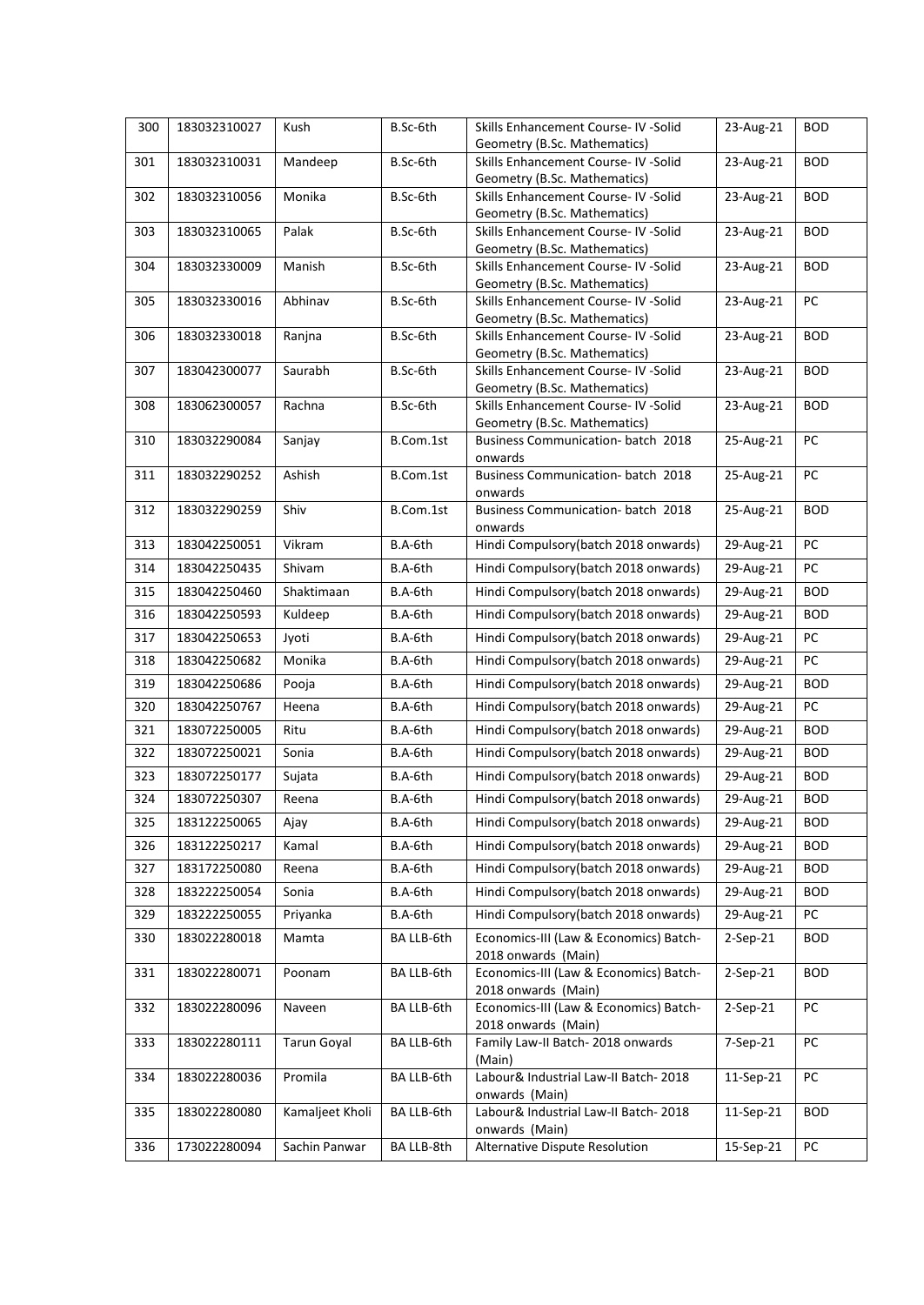# **Distance Education**

| S.no | Roll no.     | Name of the<br>student        | Programme                | Paper Nomenclature & code                            | Date of<br>Exam | Decision   |
|------|--------------|-------------------------------|--------------------------|------------------------------------------------------|-----------------|------------|
| 337  | 19541001565  | Ruchi                         | BA (Arts)<br>1st Year    | <b>BA-101</b><br>(English)                           | 15.07.2021      | <b>PC</b>  |
| 338  | 19071001080  | <b>NARESH</b><br><b>KUMAR</b> | M.COM 1st<br>Year        | MC-102 (Communication and<br>Secretarial Practice)   | 17.07.2021      | <b>BOD</b> |
| 339  | 19071001271  | <b>MANISHA</b>                | M.COM 1st<br>Year        | (Communication and<br>MC102<br>Secretarial Practice) | 17.07.2021      | PC         |
| 340  | 19544107201  | <b>Bajrang Dass</b>           | <b>BA 1st Year</b>       | <b>BA-102</b><br>(Hindi)                             | 17.07.2021      | <b>BOD</b> |
| 341  | 19541001137  | Deepak Kumar                  | <b>BA 1st Year</b>       | <b>BA-102</b><br>(Hindi)                             | 17.07.2021      | <b>BOD</b> |
| 342  | 19544103453  | Parveen                       | <b>BA 1st Year</b>       | BA-102<br>(Hindi)                                    | 17.07.2022      | <b>BOD</b> |
| 343  | 19544103006  | Sandeep                       | <b>BA 1st Year</b>       | BA-103 (Enviromental Studies)                        | 19.07.2021      | PC         |
| 344  | 19544102564  | Gurdeep                       | <b>BA 1st Year</b>       | BA-103 (Enviromental Studies)                        | 19.07.2021      | PC         |
| 345  | 19541005179  | Amardeep                      | <b>BA 1st Year</b>       | BA-103 (Enviromental Studies)                        | 19.07.2021      | PC         |
| 346  | 19541009024  | Rohit Singh                   | <b>BA 1st Year</b>       | BA-105 (Public Adminstration                         | 21.07.2021      | <b>BOD</b> |
| 347  | 19544102320  | Sawan Kumar                   | <b>BA 1st Year</b>       | Pol. Science                                         | 21.07.2021      | <b>BOD</b> |
| 348  | 19541001157  | Nisha                         | <b>BA 1st Year</b>       | BA-105 (Public Adminstration                         | 21.07.2021      | PC         |
| 349  | 15031191048  | Jyoti                         | MCA 5 Year<br>Integrated | MCA-104 (Business Flow System)                       | 21.07.2021      | <b>PC</b>  |
| 350  | 19541001629  | <b>AGANT VAID</b>             | BA (Arts)<br>1st Year    | BA-105 (Public Adminstration                         | 21.07.2021      | PC         |
| 351  | 19541001459  | Kuldeep Singh                 | BA (Arts)<br>1st Year    | BA-105 (Public Adminstration                         | 21.07.2021      | PC         |
| 352  | 171010449011 | Rinku                         | <b>B.Tech Civil</b>      | <b>CVE-403-L</b>                                     | 01.06.2021      | PC         |
| 353  | 1510259009   | <b>Birender Singh</b>         | <b>B.Tech Civil</b>      | Ce-305-E                                             | 31.05.2021      | PC         |
| 354  | 1310463015   | Rakesh                        | B.Arch-3rd<br>Sem.       | AR-207                                               | 15.06.2021      | <b>PC</b>  |
| 355  | 1510463023   | Rajat                         | B.Arch-3rd<br>Sem.       | AR-207                                               | 15.06.2021      | PC         |

## Decision of Re-consideration Candidates

| Sr  | Roll No.     | Name           | Class/Sem./Year               | Paper Code                                                    | Previous<br>Decision | Decision   |
|-----|--------------|----------------|-------------------------------|---------------------------------------------------------------|----------------------|------------|
| 356 | 15111121002  | Aakash<br>Sain | MCA-4th Year                  | Management Information System                                 | EEC                  | PC.        |
| 357 | 17061007089  | Arun           | MBA-2nd Sem.                  | <b>Research Methodology</b>                                   | <b>EEC</b>           | <b>PRS</b> |
| 358 | 19544102528  | Jyoti          | <b>B.A-1ST Year</b>           | English                                                       | <b>EEC</b>           | <b>PRS</b> |
| 359 | 173112250562 | Monika         | B.A-3rd                       | Geography (Pass Course) -<br>Physical Geography-II            | <b>PC</b>            | <b>BOD</b> |
| 360 | 171011629003 | Mohan<br>Singh | B.Tech. (ME)<br>7th Sem.      | <b>Mechanical Vibration</b>                                   | <b>PC</b>            | <b>PRS</b> |
| 361 | 173102250176 | Ravi           | $B.A-1st$                     | Hindi (Compulsory)                                            | <b>PC</b>            | <b>BOD</b> |
| 362 | 173072310033 | Sneh Lata      | B.Sc-3rd                      | <b>Mathematics-Advance Calculus</b>                           | PC                   | <b>BOD</b> |
| 363 | 173042300122 | Kanhaiya       | B.Sc-1st                      | Physics - Electricity Magnetism<br>and Electromagnetic Theory | PC                   | <b>BOD</b> |
| 364 | 16094010     | Mohit          | M.Sc (Bio Tech)<br>$1st$ Sem, | Introductory Biotechnology                                    | PC                   | <b>BOD</b> |
| 365 | 20091001042  | Satish         | MSC(MATH)                     | Algebra(MAL511)                                               | <b>PC</b>            | <b>BOD</b> |
| 366 | 173052290142 | Darshana       | B.com (Hons) 1st<br>Sem.      | <b>Business Mathematics</b>                                   | <b>PC</b>            | <b>BOD</b> |
| 367 | 173072290094 | Anu            | B.com (Hons) 3rd<br>Sem.      | <b>Corporate Accounting</b>                                   | <b>PC</b>            | <b>BOD</b> |
| 368 | 173052290077 | Krishan        | B.com (Hons) 1st<br>Sem.      | <b>Computer Applications in Business</b>                      | PC                   | <b>BOD</b> |
| 369 | 173052290094 | Sanjeev        | B.com (Hons) 1st<br>Sem.      | <b>Business Mathematics</b>                                   | <b>PC</b>            | <b>PRS</b> |
| 370 | 170080839019 | Yogesh         | B.Tech-7th                    | Print waste management                                        | EEC                  | <b>PRS</b> |
| 371 | 173062250362 | Nishu          | B.A-3rd                       | English (Compulsory)                                          | PC                   | <b>BOD</b> |